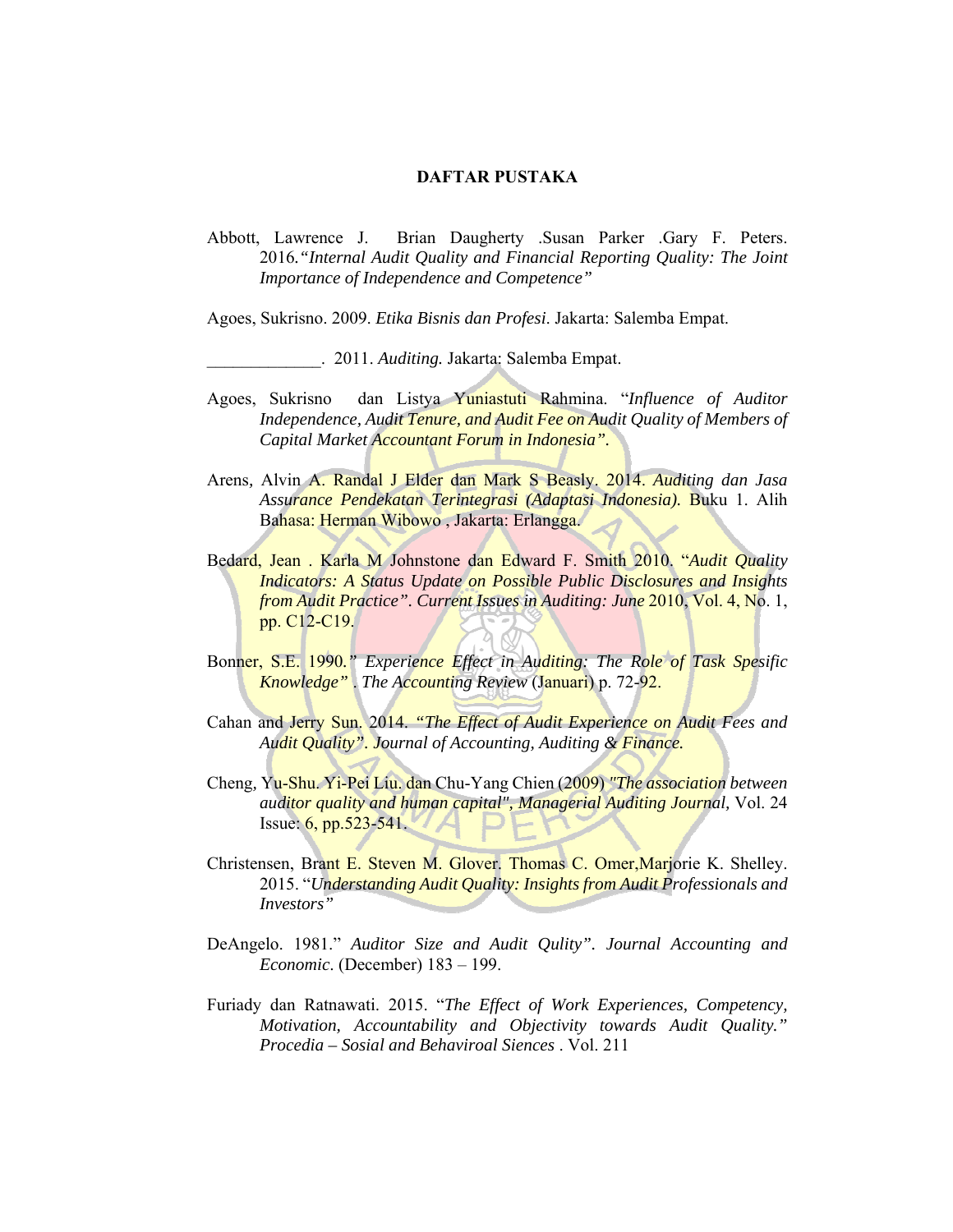- Gul, Ferdinand A. Donghui Wu dan Zhifeng Yang. 2013*. "Do Individual Auditors Affect Audit Quality? Evidence from Archival Data*". *The Accounting Review .* Vol. 88, No. 6. pp. 1993-2023. : November .
- Ghozali, Imam. 2017. *Aplikasi Analisis Multivariete dengan Program IBM SPPS 23.* Semarang: Badan Penerbit Universitas Diponegoro.
- Harahap, Sofyan Syafri. 2011. *Teori Akuntansi*. Jakarta: Rajawali Pers.
- Ikatan Akuntan Publik Indonesia. 2011. *Standar Audit* 150.
- Jamal dan Kharim Shunder.2011. *"Is mandated independence necessary for audit quality?". Accounting, Organizations and Society* 36 (2011) 284–292.
- Khalid, Azam. 2016*. "Competency and effectiveness of internal Shariah audit in Islamic financial institutions 2016". Journal of Islamic and Accounting and Business resech*. Vol. 9
- Kneckel. Robert.Gopal V. Krisnan dan Uma Velury . 2012." *Audit Quality". Insight form Academic Literature.*
- Mautz, R.K. dan H.A Sharaf.1961. *The philosopy of Auditing*. Saratosa, Florida: American Accounting Associaton."
- Messer, Jr William. Steven Gover dan Douglas F Prawit. 2005*."Jasa Audit Anssurance".* Jakarta. Salemba Empat
- Mohamed, Diana Mostafa. 2013. " *Auditor independence, audit quality and the mandatory auditor rotation in Egypt*".
- *Mansouri, Ali. Reza Pirayesh dan Mahdi Salehi. 2009." Audit Competence and Audit Quality: Case in Emerging Economy". International Journal Business and Management. Vol.4. No.2"*
- Sarwoko, imam dan Sukrisno Agoes. 2014. "*An Empirical Analysis of Auditor's Industry Specialization, Auditor's Independence and Audit Procedures on Audit Quality: Evidence Indonesia ".Procedia - Social and Behavioral Sciences* 164 ( 2014 ) 271 – 281
- Tepalagul dan Ling lin .2014. "*Auditor Independence and Audit Quality: A Literature Review." Journal of Accounting, Auditing & Finance. published online 4 August 2014.*

Woodhouse, David. 2010 . *"Quality Improvement through Quality Audit"*